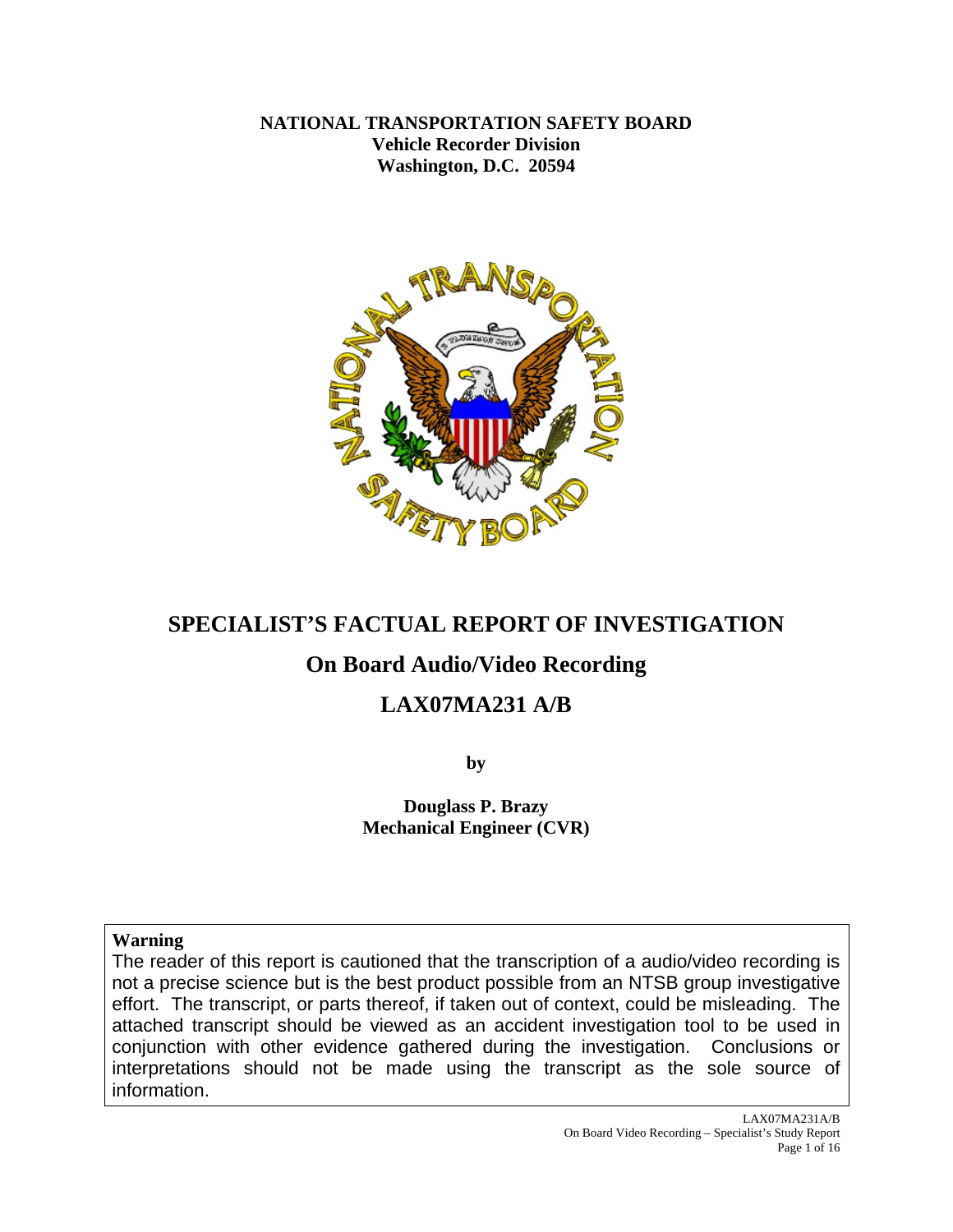### **NATIONAL TRANSPORTATION SAFETY BOARD**

Vehicle Recorder Division Washington, D.C. 20594

August 12, 2008

# **On Board Audio/Video Recording**

**Specialist's Factual Report by Douglass P. Brazy** 

### **NTSB Accident Number LAX07MA231A/B**

### **A. ACCIDENT**

| Location:  | Phoenix, AZ                              |
|------------|------------------------------------------|
| Date:      | July 27, 2007                            |
| Time:      | 1246 Mountain Standard Time              |
| Aircraft:  | Eurocopter AS350-B2, registration N613TV |
|            | Eurocopter AS350-B2, registration N215TV |
| Operators: | Mac America Communications               |
|            | US Helicopters, Inc.                     |

### **B. GROUP**

N/A

### **C. SUMMARY**

On July 27, 2007, about 1246 mountain standard time, Channel 3 (CH 3) and Channel 15 (CH 15) News helicopters, N613TV and N215TV, respectively, collided in mid air while maneuvering in Phoenix, Arizona. Each helicopter was an American Eurocopter AS 350 B2. Mac America Communications and US Helicopters, Inc., were operating the helicopters under the provisions of 14 CFR Part 91. The commercial pilots of both helicopters and one photojournalist in each helicopter sustained fatal injuries. Ch 15 departed Scottsdale, Arizona, at 1222, and CH 3 departed Scottsdale at 1232, as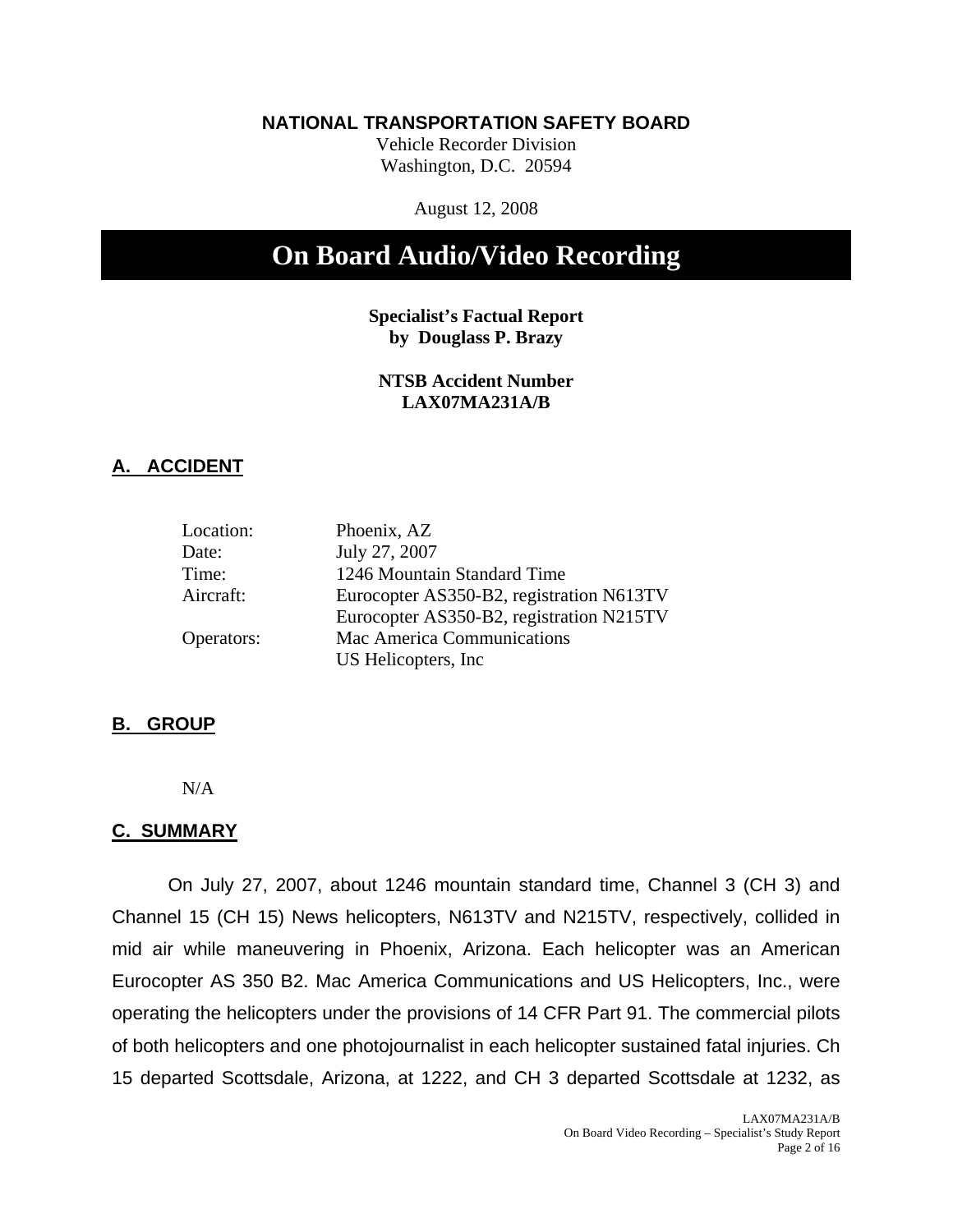local corporate flights. Visual meteorological conditions prevailed, and no flight plans had been filed. The main wreckage for both helicopters came to rest in a park about 75 feet from each other.

Both helicopters were equipped with an on-board video and audio system capable of transmitting the video/audio live, to a ground station. The vehicle recorder division received copies of recordings from both helicopters, as recorded by each ground station. A partial transcript of the audio recorded by both systems can be found in Attachment I. A recording from another helicopter not involved in the accident (TV Channel 12) was also provided to the lab. This video recoded the aftermath of the accident after the two accident helicopters had crashed.

### **D. DETAILS OF INVESTIGATION**

Each helicopter was equipped with an on board camera system which the photojournalist could pan, tilt, and zoom and pitch the camera view. The audio system was configured to record sound from the pilot's microphone. As such, the pilot's voice and background sounds can be heard on the recording. In both cases, it appears that the pilot's microphone is "hot", and is recorded continuously, similar to a Cockpit Voice Recorder. The photojournalist's microphone (if present) was not recorded, though at times the photojournalist's voice can be heard in the background, as captured by the pilot's microphone. However, the photojournalist's voice is generally not loud enough to discern.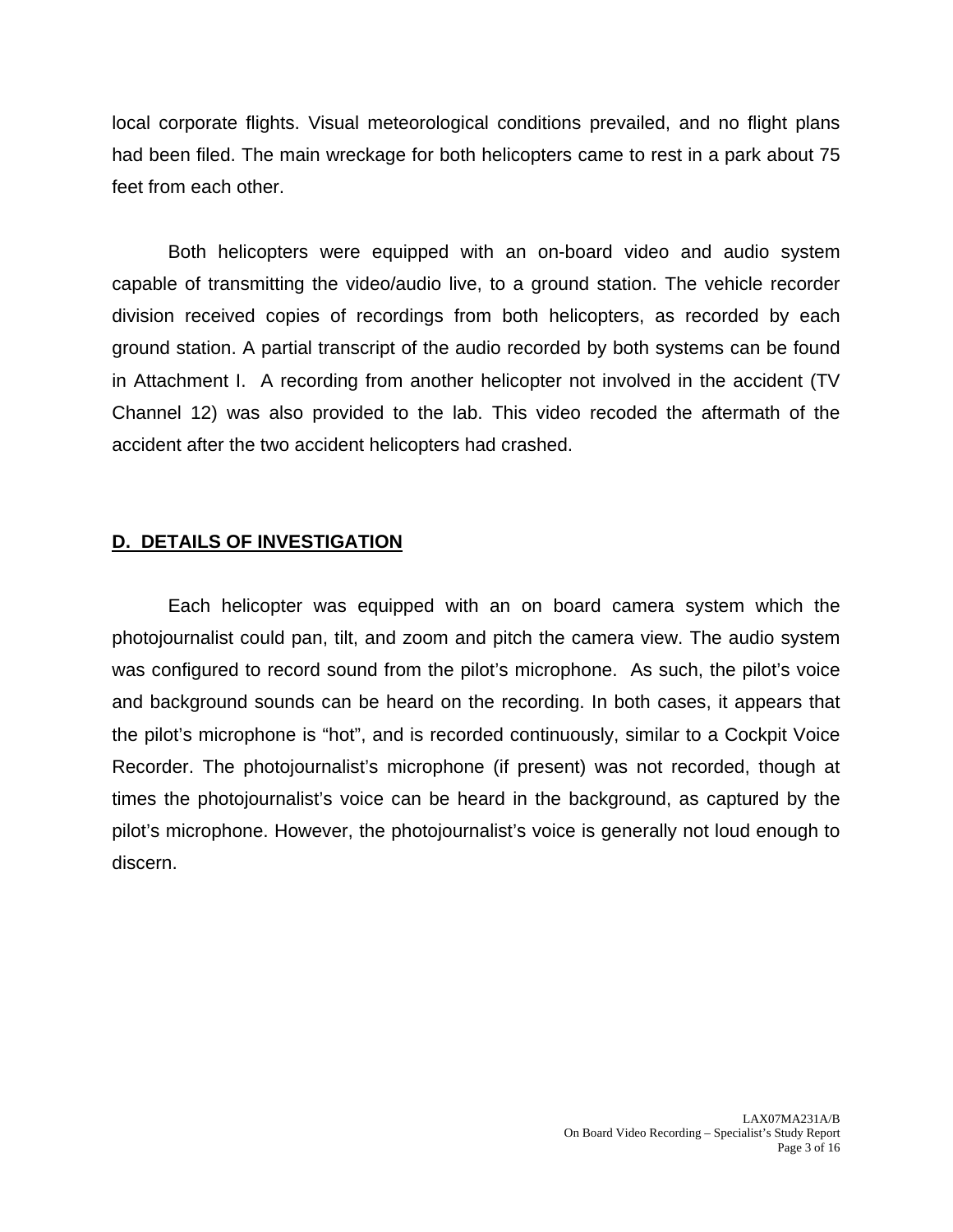The audio from the pilot's headset, i.e. what the pilot is listening to, is not recorded<sup>1</sup>. As a result, virtually all the recorded conversation is one sided. Based on the nature of the conversations, it appears that both pilots were talking to a number of different people, including people at news station for coordination as well as broadcasting, other helicopter pilots, the police, Air Traffic Control (ATC), and their photojournalist.

### **Camera Views**

Both cameras were externally mounted and did not have a view of the cockpit or the occupants. The content of the recording was virtually all focused on a suspect driving a truck, which was being pursued by a number of police vehicles throughout the streets of Phoenix. The view was continually being composed by the photojournalist and changed frequently (pan, tilt, zoom, pitch etc).

### **Weather**

1

Throughout the recording, the weather appeared to be generally sunny. Some broken or scattered cloud layer(s) could be seen at times when potions of the sky were visible in the camera view, well above the helicopter's operating altitudes. At no time did any helicopter appear to be in or near clouds, and the visibility was unrestricted throughout the recording.

The sun angle was relatively high in the sky at the time of the recording. According to the U.S. Naval Observatory<sup>2</sup> at 12:45:00 pm Mountain Standard Time on the day of the accident, the sun's elevation angle was 71.9 degrees, at an azimuth of 139.1 degrees (true heading).

<sup>&</sup>lt;sup>1</sup> With one exception. One radio transmission from the Phoenix Air Traffic Control Tower to N613TV was captured by that helicopter's own audio/video recording.<br><sup>2</sup> http://aa.usno.navy.mil/data/docs/AltAz.php. Location used was 33.490117N 112.072187W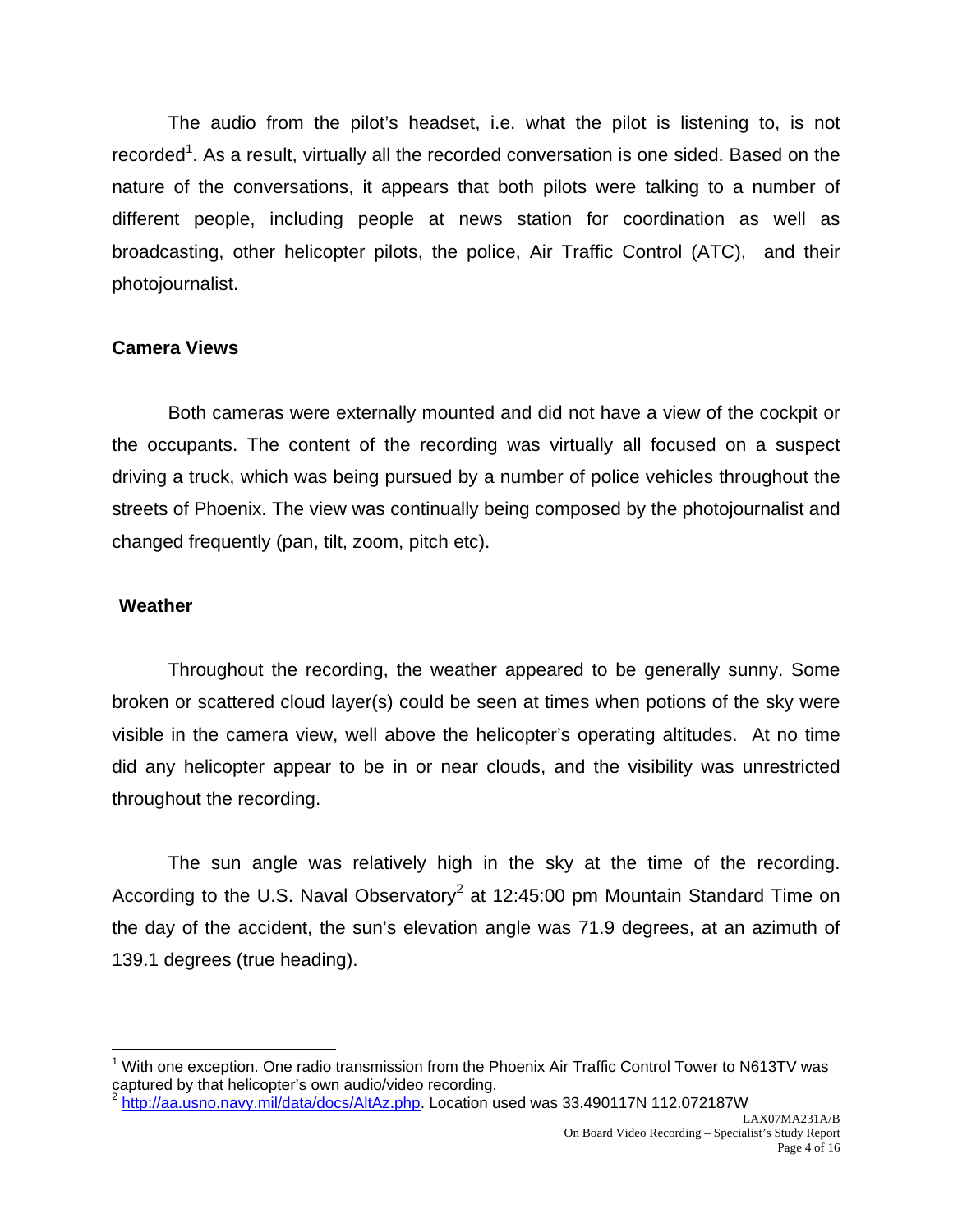### **Timing and Synchronization**

Both recordings appear to be continuous (no gaps or breaks) from start to finish. Since both cameras were recording the same subject (the truck) the recordings were easily synchronized to one another by offsetting the elapsed "play" time from one to match the other at some common point in time, such as when the truck crossed an intersection or passed a landmark.

Additionally, the ATC communications recorded on the ground were used to synchronize the elapsed time in each video to a common time-of-day clock. ATC transcripts indicated that N613TV first contacted Phoenix Tower at 12:36:41 Mountain Standard time. That transmission can be heard on the on-board video recording, establishing a relationship between the video recording elapsed time, and the clock as reflected in the ATC transcript. All times in this report and the attached transcript are based on that clock, and are expressed in Mountain Standard Time.

### **Audio Transcript**

Attachment I contains an audio transcript of both recordings (N613TV - channel 3 and N215TV - channel 15) as synchronized. The transcript contains all comments (speech, utterances, etc) that were considered to have been related to any indication of any helicopter's position, or coordination among pilots about their position or intentions, or any callouts about other helicopters in sight (or not in sight), at any time during either recording.<sup>3</sup>

Additionally, the transcript includes all comments heard on the each recording (regardless of its nature), for the last 3.5 minutes (approximately) prior to the collision.

 $\overline{a}$  $3$  The audio from the Channel 12 recording was not transcribed. The microphone captured by that recording was that of the photojournalist, and not the pilot.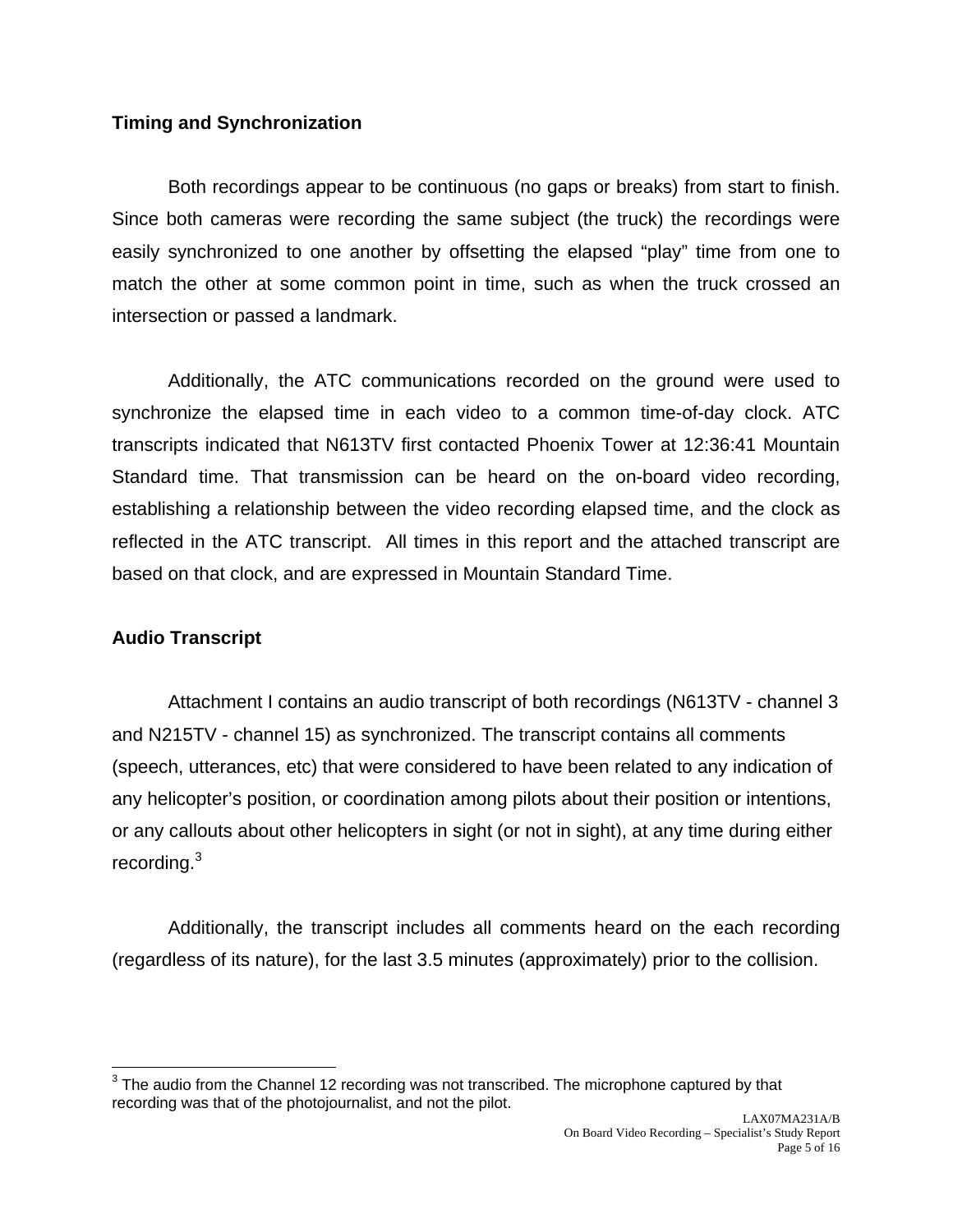### **Recording Media**

The copy of the recording from N613TV (channel 3) was provided on VHS format videocassette as a standard definition NTSC video signal. The recording appears to be a type of downcoversion of a wide screen format recording, as the aspect ratio appears to be distorted. The N613TV recording was also provided in BetacamSX tape format.

 The copy of the recordings from N215TV(channel 15) and Channel 12 were provided on standard definition DVD media.

Douglass P. Brazy

Mechanical Engineer (CVR)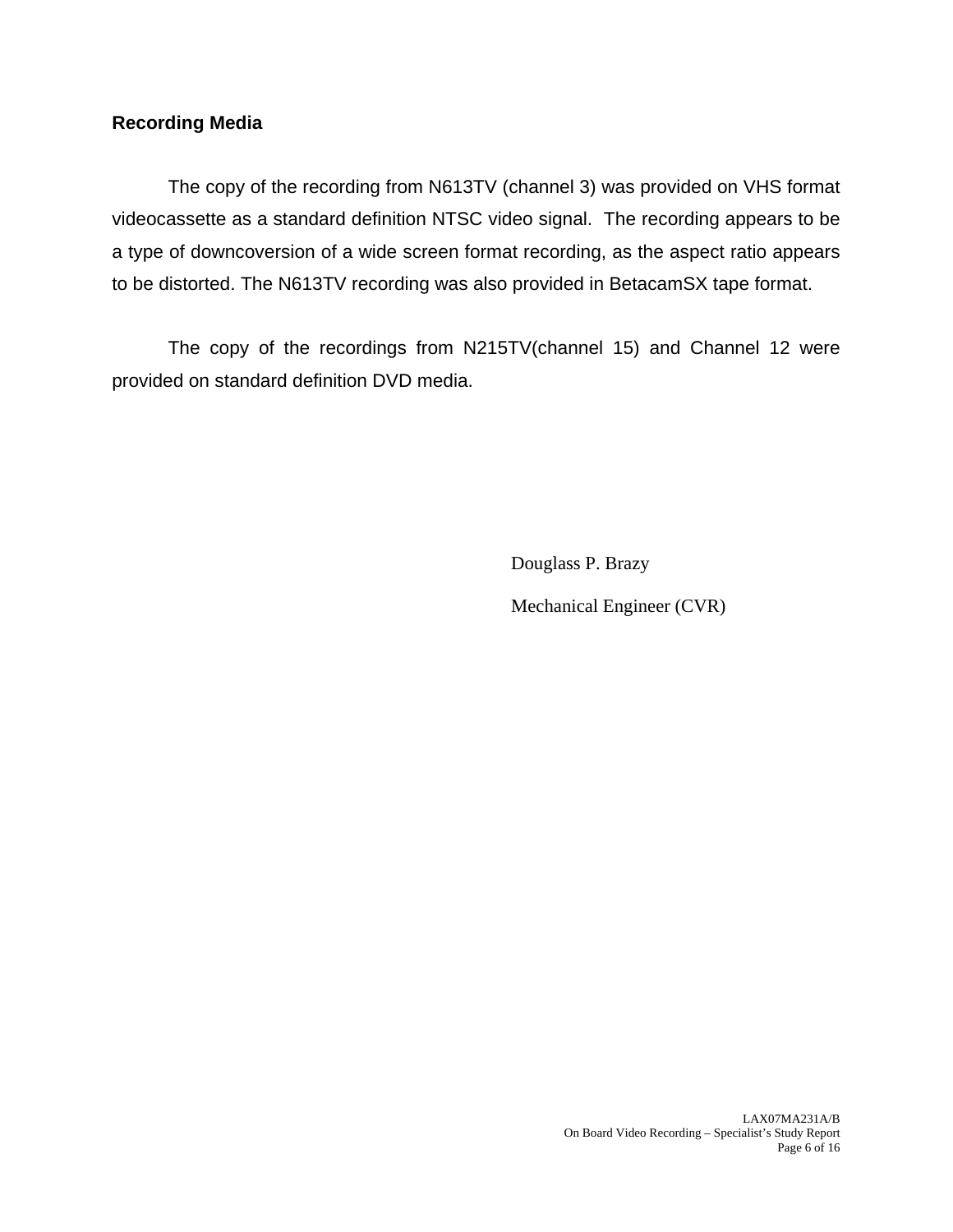### **Attachment I – Transcript**

**Transcript of two recordings from on-board audio/video systems installed on two Eurocopter AS350-B2 aircraft - registrations N215TV and N613TV. N215TV was operated by US Helicopters, Inc., N613TV was being operated by Mac America Communications, during an Electroinic News Gathering (ENG) mission when the two helicopters collided in flight on July 27, 2007 near Phoenix AZ.** 

### **LEGEND**

| <b>CH15</b>          | voice or sound heard from the N215TV recording                 |
|----------------------|----------------------------------------------------------------|
| CH <sub>3</sub>      | voice or sound heard from the N613TV recording                 |
| <b>TWR</b>           | radio transmission from the Phoenix Air Traffic Control Tower. |
| ∗                    | Unintelligible word                                            |
| $^{\textregistered}$ | Non-Pertinent word                                             |
| &                    | Third party personal name (see note 5 below)                   |
| #                    | Expletive                                                      |
|                      | Break in continuity or interruption in comment                 |
| $\left($             | Questionable insertion                                         |
|                      | <b>Editorial</b> insertion                                     |
|                      | Pause                                                          |
|                      |                                                                |

- Note 1: Times expressed in this report and transcript are Mountain Standard Time, based on the clock used for the ATC transcript of voice communications.
- Note 2: Generally, only radio transmissions to and from the accident aircraft were transcribed. (in this transcript only one incoming radio transmission was observed).
- Note 3: Words shown with excess vowels, letters, or drawn out syllables are a phonetic representation of the words as spoken.
- Note 4: A non-pertinent word, where noted, refers to a word not directly related to the operation, control or condition of the aircraft.
- Note 5: Personal names of  $3<sup>rd</sup>$  parties not involved in the conversation are generally not transcribed.
- Note 6: All references to 'left' 'right' 'forward' or 'aft' are referenced as if seated in the pilot's operating seat.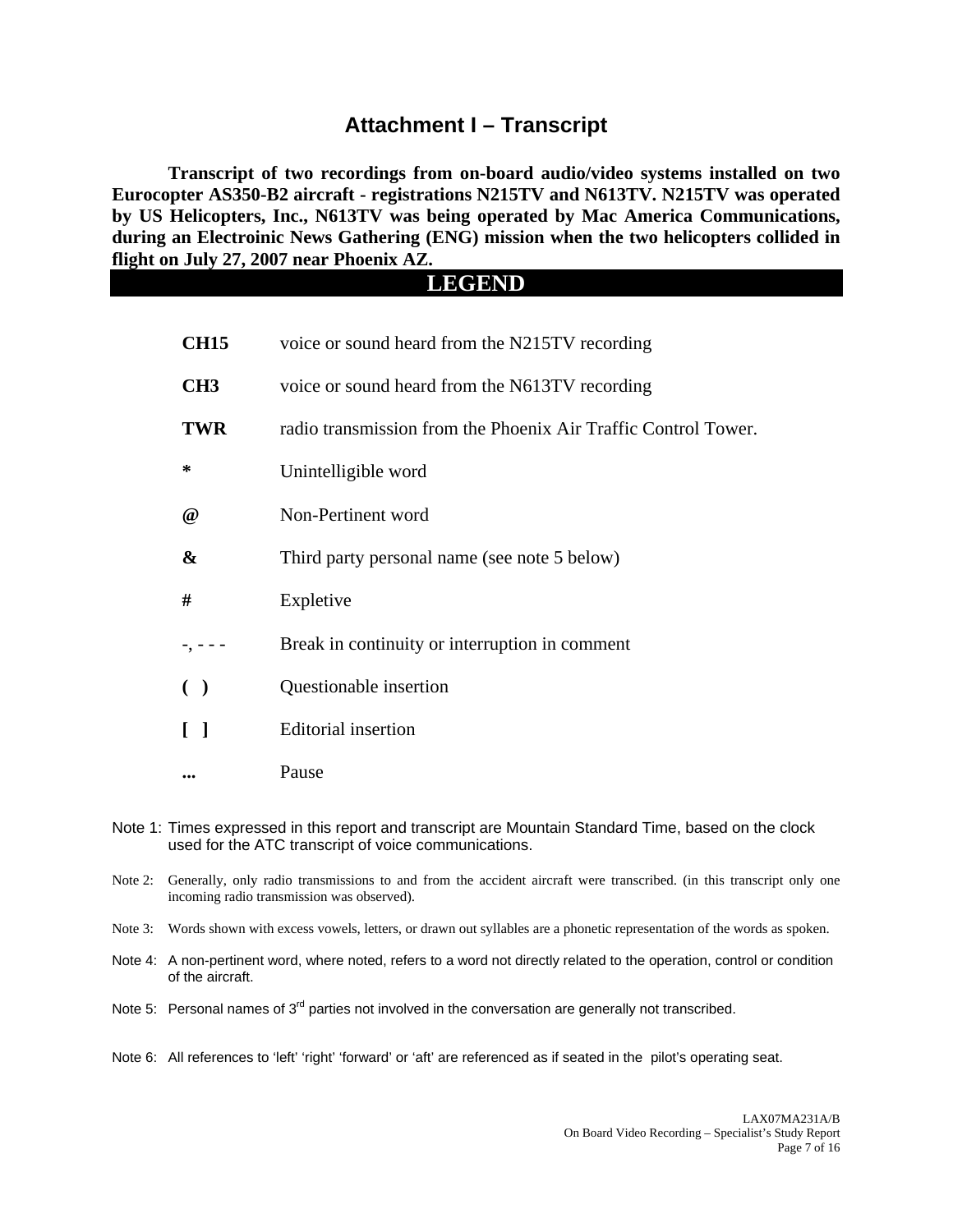| <b>TIME and</b><br><b>SOURCE</b> | <b>CONTENT</b>                                   | <b>TIME and</b><br><b>SOURCE</b> |                      | <b>CONTENT</b> |
|----------------------------------|--------------------------------------------------|----------------------------------|----------------------|----------------|
| 12:26:50<br>CH <sub>15</sub>     | [start of recording]                             | 12:36:03<br>CH <sub>3</sub>      | [start of recording] |                |
| 12:32:11<br>CUT15                | alz my mig is an too first commant regarded from |                                  |                      |                |

CH15 ok my mic is on too...[first comment recorded from pilot's microphone]

### 12:36:33

CH15 Rick if you could call out where we're at please, don't hesitate to talk.

### 12:36:41

CH3 Phoenix tower, Helicopter TV3.

### 12:36:50

 CH3 TV3 is west of Piestewa Peak, sharp echo for the North Bravo, Going where the other helicopters are over there.

### 12:37:00

 TWR three helicopters on site, and Newshawk Five about a mile ahead of you.

### 12:37:03

 CH3 got Newshawk Five in sight, got a couple of others in sight as well, thanks TV three.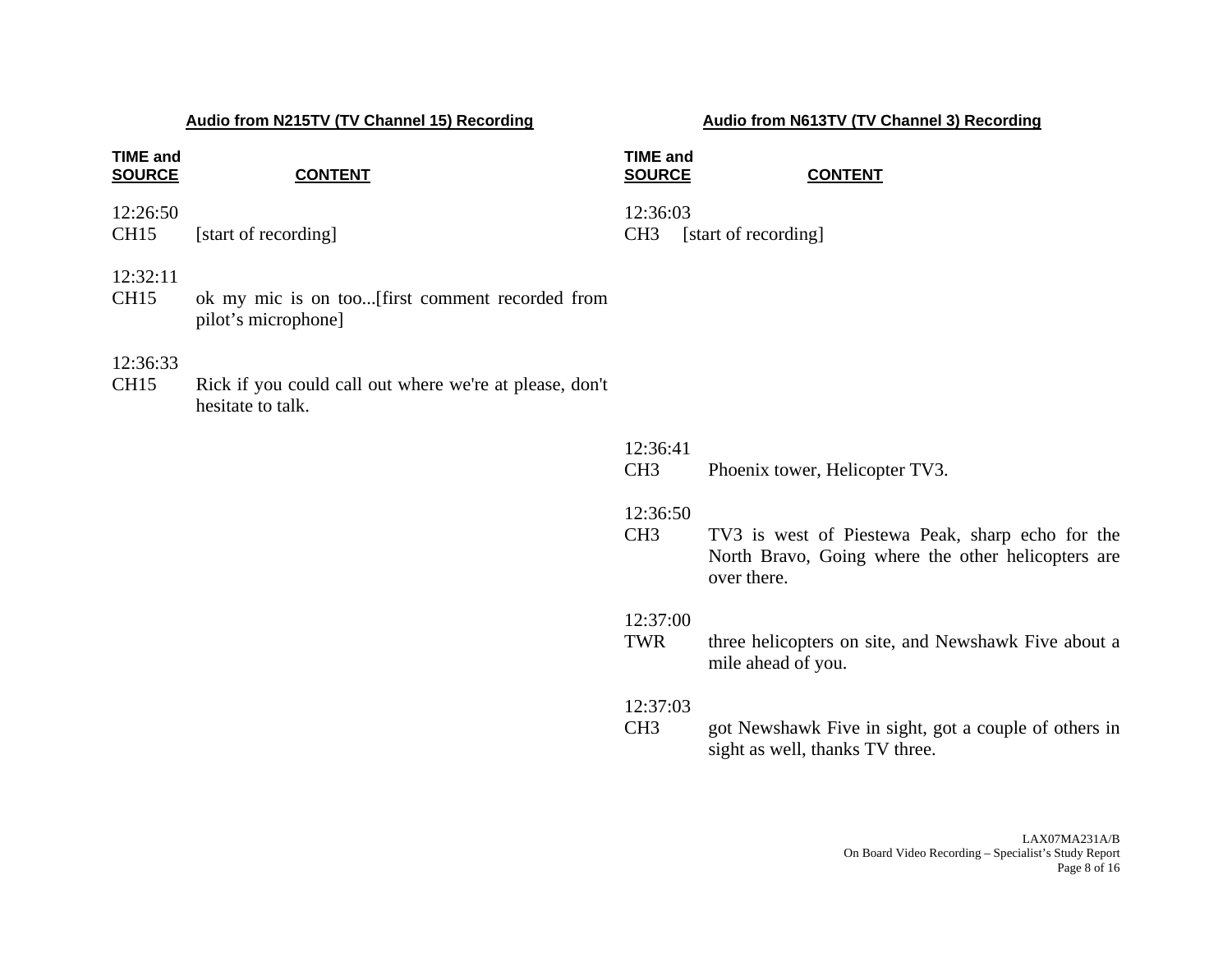| <b>TIME and</b><br><b>SOURCE</b> | <b>CONTENT</b>                            | <b>TIME and</b><br><b>SOURCE</b> | <b>CONTENT</b>                                                                                |
|----------------------------------|-------------------------------------------|----------------------------------|-----------------------------------------------------------------------------------------------|
|                                  |                                           | 12:37:53<br>CH <sub>3</sub>      | copy, we'll be on scene in less than a minute.                                                |
|                                  |                                           | 12:38:02<br><b>CH15</b>          | okay, twenty two hundred.                                                                     |
|                                  |                                           | 12:38:03<br>CH <sub>3</sub>      | TV3's comin in, we got five, we got four in sight up<br>high, we're comin in at two thousand. |
|                                  |                                           | 12:38:19<br>CH <sub>3</sub>      | OK, I've got firebird over the golf course, twelve<br>o'clock.                                |
|                                  |                                           | 12:38:33<br>CH <sub>3</sub>      | see firebird there?  ok, got him?                                                             |
| 12:40:19<br><b>CH15</b>          | Lenny I'm off your nose.                  |                                  |                                                                                               |
| 12:41:02<br><b>CH15</b>          | yeah, I'll just kinda park it right here. |                                  |                                                                                               |
| 12:41:18<br>CH <sub>3</sub>      | OK, I'm gonna move.                       |                                  |                                                                                               |
| 12:41:22<br><b>CH15</b>          | where's three?                            |                                  |                                                                                               |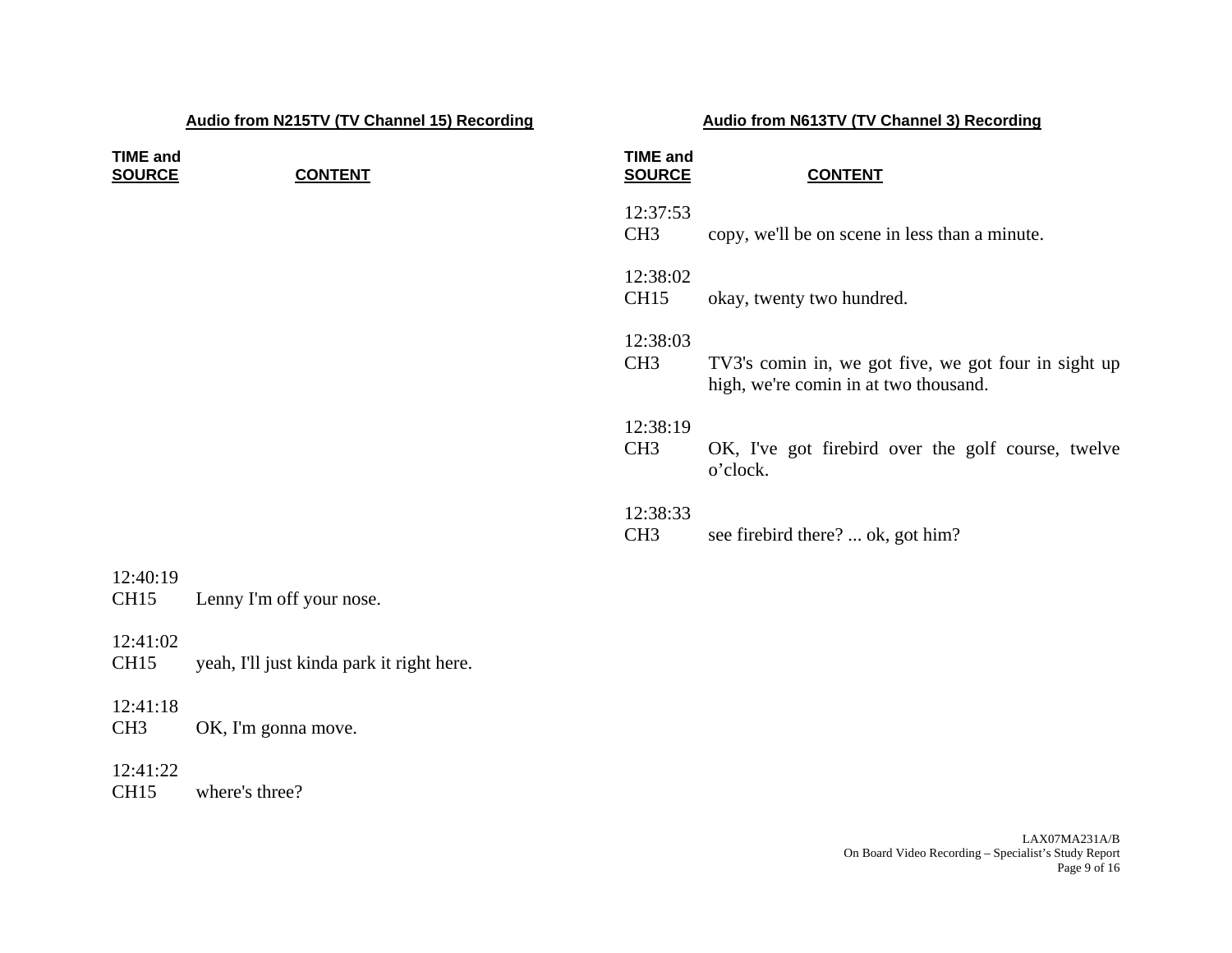| <b>TIME and</b><br><b>SOURCE</b> | <b>CONTENT</b>                                        | <b>TIME and</b><br><b>SOURCE</b> | <b>CONTENT</b>                   |
|----------------------------------|-------------------------------------------------------|----------------------------------|----------------------------------|
| 12:41:24<br><b>CH15</b>          | like how far?                                         |                                  |                                  |
| 12:41:26<br><b>CH15</b>          | oh. jeez.                                             |                                  |                                  |
| 12:41:30<br><b>CH15</b>          | three. I'm right over you. fifteen's over top of you. |                                  |                                  |
|                                  |                                                       | 12:41:30<br>CH <sub>3</sub>      | Who you over the top of?         |
| 12:41:33<br><b>CH15</b>          | you-you're- I'm over the top of you.                  |                                  |                                  |
|                                  |                                                       | 12:41:34<br>CH <sub>3</sub>      | OK, thanks. I'm at two thousand. |
|                                  |                                                       | 12:42:25<br>CH <sub>3</sub>      | OK, Craig, I got you in sight.   |
| 12:42:28                         |                                                       |                                  |                                  |

CH15 got you as well.

LAX07MA231A/B On Board Video Recording – Specialist's Study Report Page 10 of 16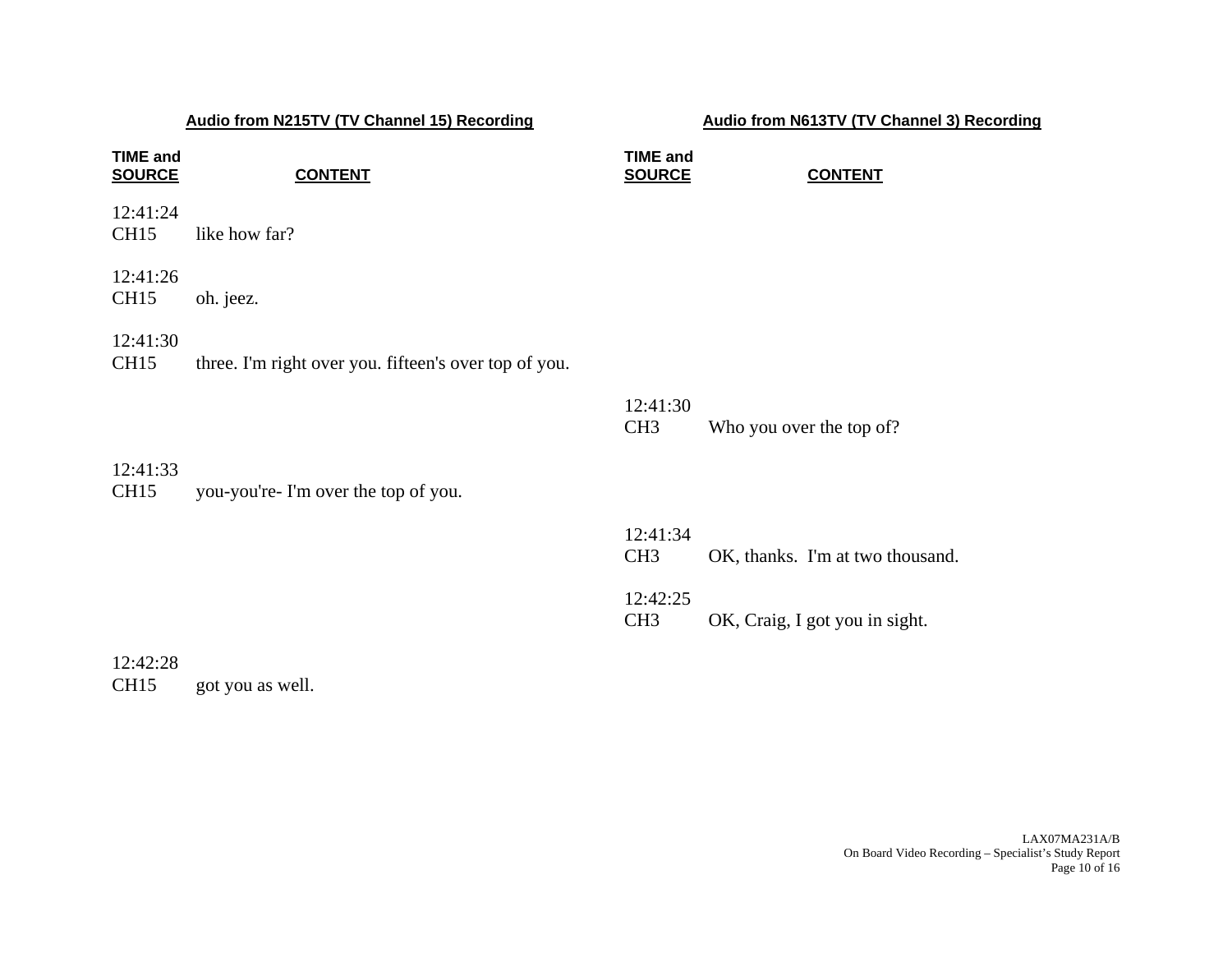| <b>TIME and</b><br><b>SOURCE</b> | <b>CONTENT</b>                                                                                                                                                                    | <b>TIME and</b><br><b>SOURCE</b>                           | <b>CONTENT</b>                                                                                                                   |
|----------------------------------|-----------------------------------------------------------------------------------------------------------------------------------------------------------------------------------|------------------------------------------------------------|----------------------------------------------------------------------------------------------------------------------------------|
| 12:42:42<br>CH <sub>15</sub>     | ok now he's southbound about ni-8 or 9th street,<br>seventh, eighth, 'bout ninth street. ninth street and uh<br>Wellington. [all speech is transcribed from this time<br>forward] |                                                            |                                                                                                                                  |
|                                  |                                                                                                                                                                                   | 12:42:46<br>CH <sub>3</sub><br>12:42:51<br>CH <sub>3</sub> | this is Scott go ahead, I gotcha.<br>[all speech is transcribed from this time forward]<br>OK, let her know its Scott Bowerbank. |
| 12:42:52<br><b>CH15</b>          | * * looks like he may clip another carnope, didn't<br>clip it. Almost.                                                                                                            |                                                            |                                                                                                                                  |
|                                  |                                                                                                                                                                                   | 12:42:56<br>CH <sub>3</sub>                                | I can't hear the scanner, our scanner's not working.                                                                             |
| 12:43:02<br><b>CH15</b>          | I am yeah that's correct.                                                                                                                                                         |                                                            |                                                                                                                                  |
|                                  |                                                                                                                                                                                   | 12:43:02<br>CH <sub>3</sub>                                | nope, I sure don't.                                                                                                              |
|                                  |                                                                                                                                                                                   | 12:43:05<br>CH <sub>3</sub>                                | feel free to talk in my ear when you know a road.                                                                                |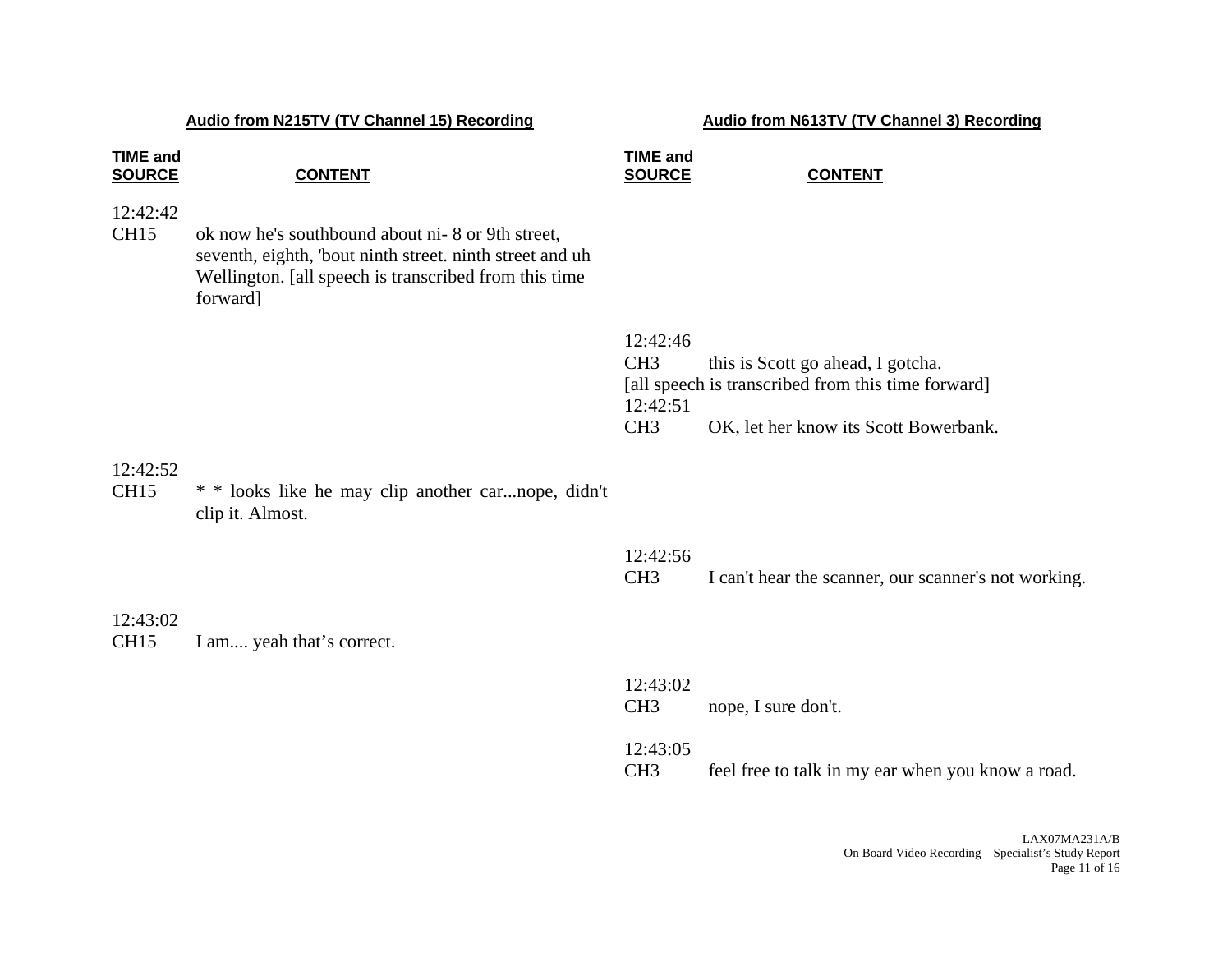| <b>TIME and</b><br><b>SOURCE</b> | <b>CONTENT</b> | <b>TIME and</b><br><b>SOURCE</b> | <b>CONTENT</b>                                                              |
|----------------------------------|----------------|----------------------------------|-----------------------------------------------------------------------------|
|                                  |                | 12:43:20<br>CH <sub>3</sub>      | if you keep your mic hot with the uh police traffic, that<br>would help me. |
| 12.43.77                         |                |                                  |                                                                             |

12:43:31

12:43:22

CH15 oh man this is a wild chase actually this uh some kinda uh construction type uh truck with some uh tanks on the back of it we're in the area of Indian School and seventh street this guy keeps goin in a circle here in the area here uh right now he's uh up on the curb right around Minnezona he's been on the sidewalk he's uh hit several cars here, basically what happened here when this first started, uh apparently the police pulled this vehicle over the uh truck then backed into the police car and uh and then took off and then uh we been on this pursuit ever since. police have used stop sticks uh both tires in the back we believe have been blown out \* weaving all over the side streets you can see right now as that's happening here live on ABC fifteen, uh now he's up on the sidewalk again he's headin down towards the downtown area what a wild chase.

CH3 we're gonna miss this if you don't come here.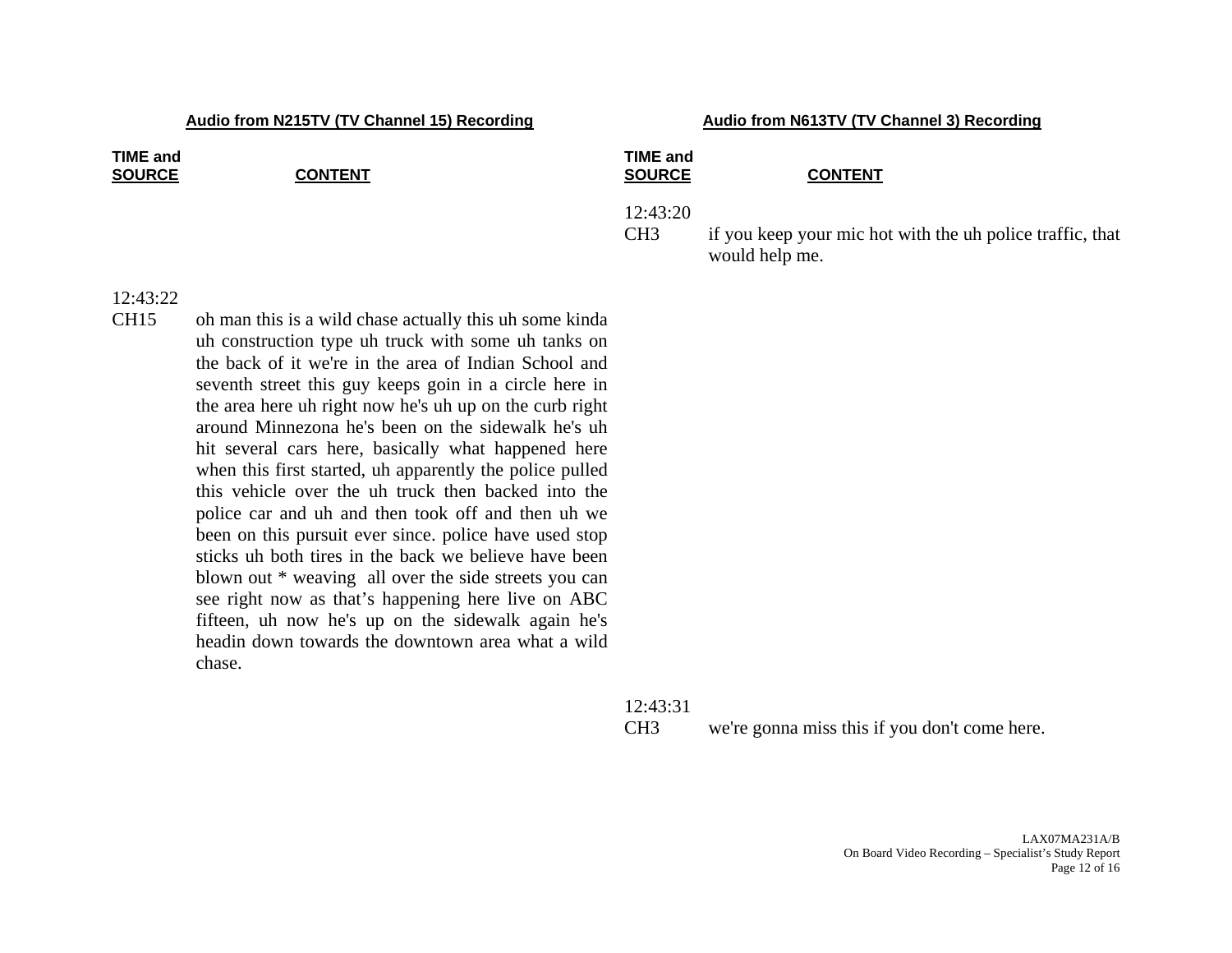### **TIME andSOURCE CONTENT**

### **SOURCE CONTENT**

### 12:43:44

**TIME and**

 CH3 OK seventh- he's coming back to seventh street. ... oh \* oh, come on.

### 12:43:50

### 12:44:01

 CH3 can you zoom in on him?... looks like he's gonna hit \* hit a wall? uh.

### 12:44:06

 CH3 [photojournalist voice heard in background as if talking to a  $3^{rd}$  party] I can't believe they're not blowing off this  $# #$  show. tell  $* *$  tell 'em to blow of this  $#$  # (recipe) show... no, just do it.

### 12:44:21

CH3 all right.

CH3 OK, I'm gonna back up.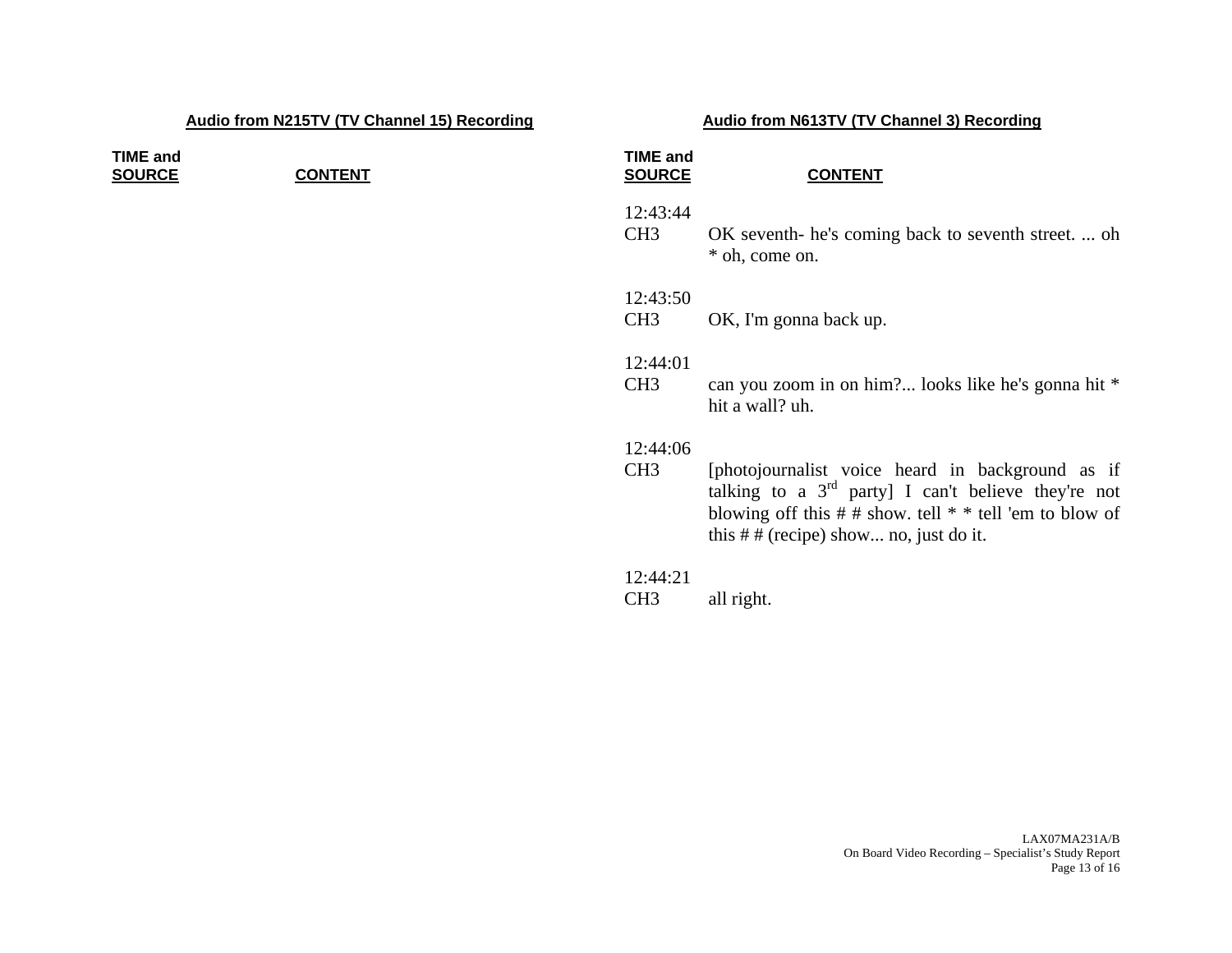# **TIME and**

### SOURCE **CONTENT**

### **TIME and** SOURCE CONTENT

### 12:44:22

CH15 uh well basically the firebird helicopter is over on top of this thing right now and there are several police cars behind him I'd say at least ten or fifteen. they're staying back a good distance maybe a couple ah blocks or so but they are definitely keeping an eye on this guy now he's back northbound along uh seventh street here and he's going to be approaching Indian School and and this guy obviously has no regard for anybody or anything that is in his way. he does not care as I said before he sideswiped several vehicles uh very uncontrollable because of the uh tires being blown out, Rebecca.

| 12:44:29<br>CH <sub>3</sub> | he's gonna hit a car here so go uh stay wide with it.                                                                           |
|-----------------------------|---------------------------------------------------------------------------------------------------------------------------------|
| 12:44:34<br>CH <sub>3</sub> | ok. he missed it almost got that white truck.                                                                                   |
| 12:44:42<br>CH <sub>3</sub> | ok. sounds good.                                                                                                                |
| 12:44:50<br>CH <sub>3</sub> | animation and up to me. gotcha. they're trying to do<br>it, Jim. standby, he's gonna get stuck on this<br>construction up here. |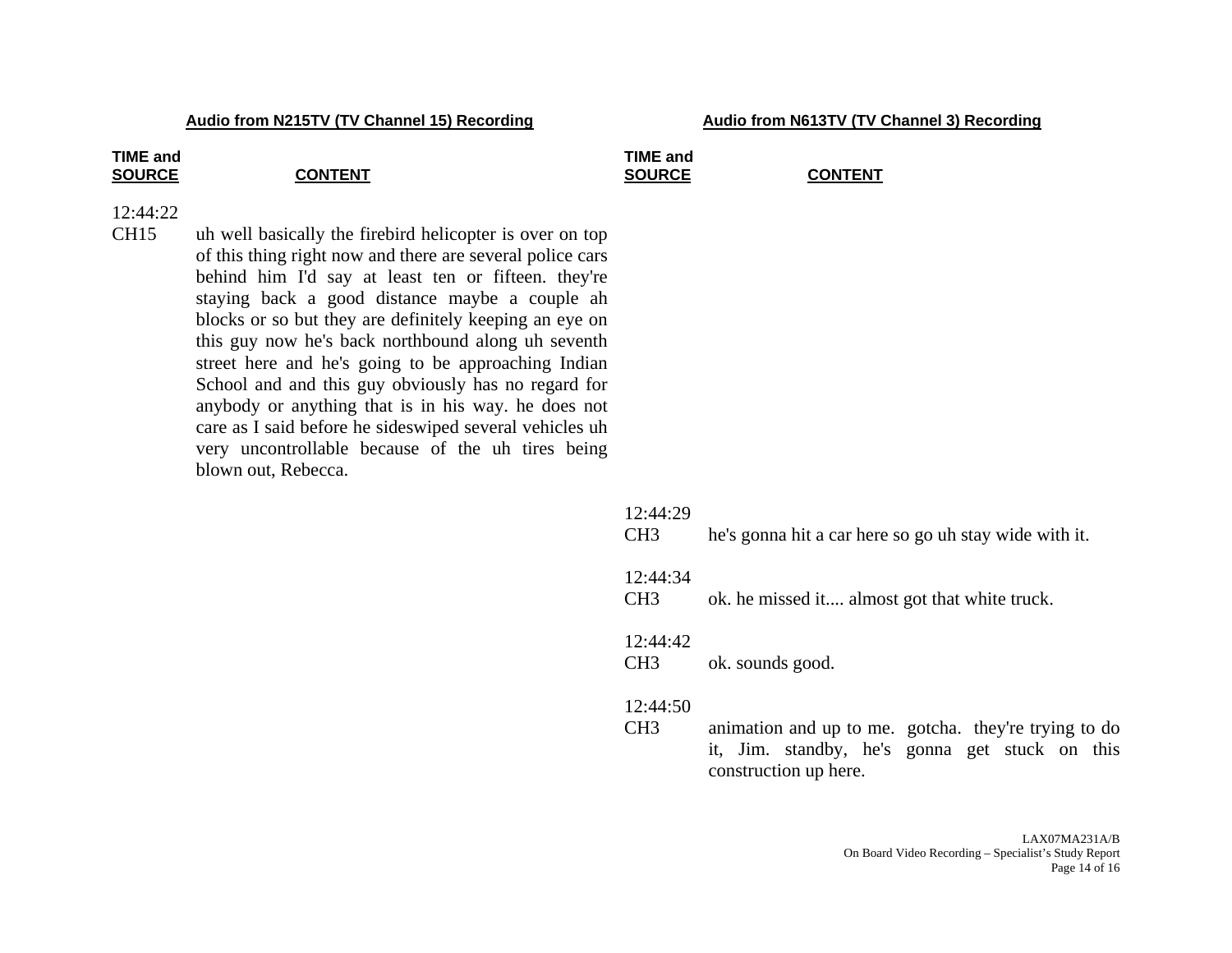| <b>TIME and</b><br><b>SOURCE</b> | <b>CONTENT</b> | <b>TIME and</b><br><b>SOURCE</b> | <b>CONTENT</b>                                                           |
|----------------------------------|----------------|----------------------------------|--------------------------------------------------------------------------|
|                                  |                | 12:45:04<br>CH <sub>3</sub>      | all right, if you don't come now, its probably going to<br>end here, so. |
| 12:45:12                         |                |                                  |                                                                          |

CH15 ohhh, I'm gonna say at least a block behind him now we're entering the uh central uh area of the downtown north downtown Phoenix area as we approach uh where they're building the uh new uh train track rails there and uh its just kind of a slow chase right now uh he can't maneuver this uh vehicle very well uh he just actually went through some barricades as you're seeing this and again this is all happening live right now this is all uh northbound along Central just south Indian School now he's \* eastbound and he just hit some more barricades. absolutely unbelievable this guy doesn't care what he hits.

### 12:45:23

 CH3 if you could keep that mic hot on uh, at the desk on the scanner traffic that would help me cause I can't hear.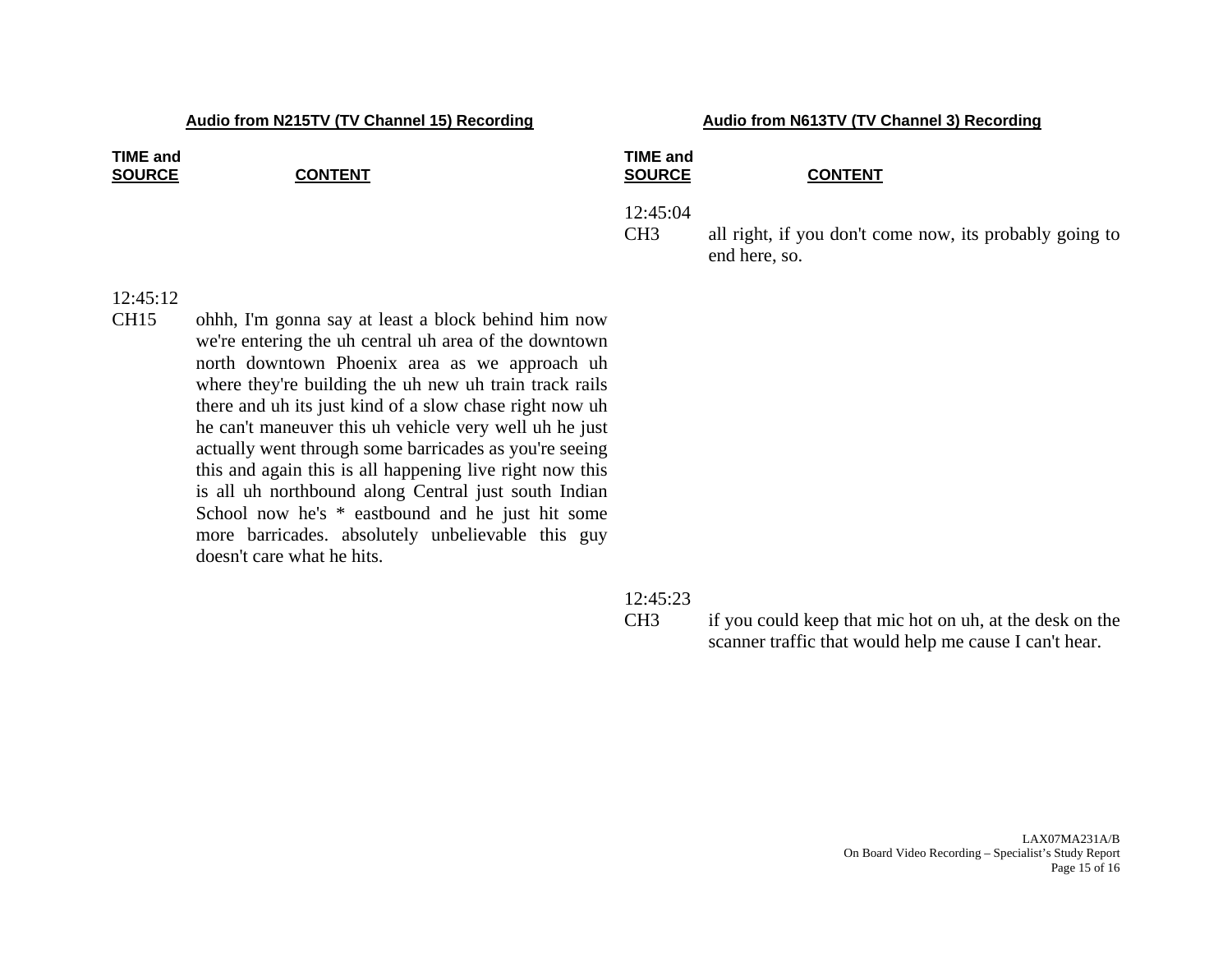### **TIME and TIME and** SOURCE CONTENT SOURCE **CONTENT**

### 12:45:47

CH15 no. have no idea all I know is uh what firebird reported to me that apparently, the police pulled this vehicle over and uh the vehicle then backed into the cruiser there were no injuries to the police and just simply took off and that's how this uh all ensued.

### 12:46:03

CH15 now he's going into a parking lot, now he's stopped. we'll see what happens here. he has stopped, this may be the end of this thing. ..ok he's out, ok now it's a foot chase. Now he's in another vehicle. ok ok doors open police ok. oh jee-

12:46:18

CH15 [sound similar to transmission gear noise decreases in frequency]

### 12:45:43

CH3 Hi Scott Bowerbank up in News Chopper Three.<br>we're following a police chase that's been going on for<br>about the last thirty minutes here, it's this white truck<br>flatbed truck you see here with the tank, there's about<br>two

12:46:18 12:46:18 CH15 [collision] [collision] CH3 [collision. End of CH3 recording]